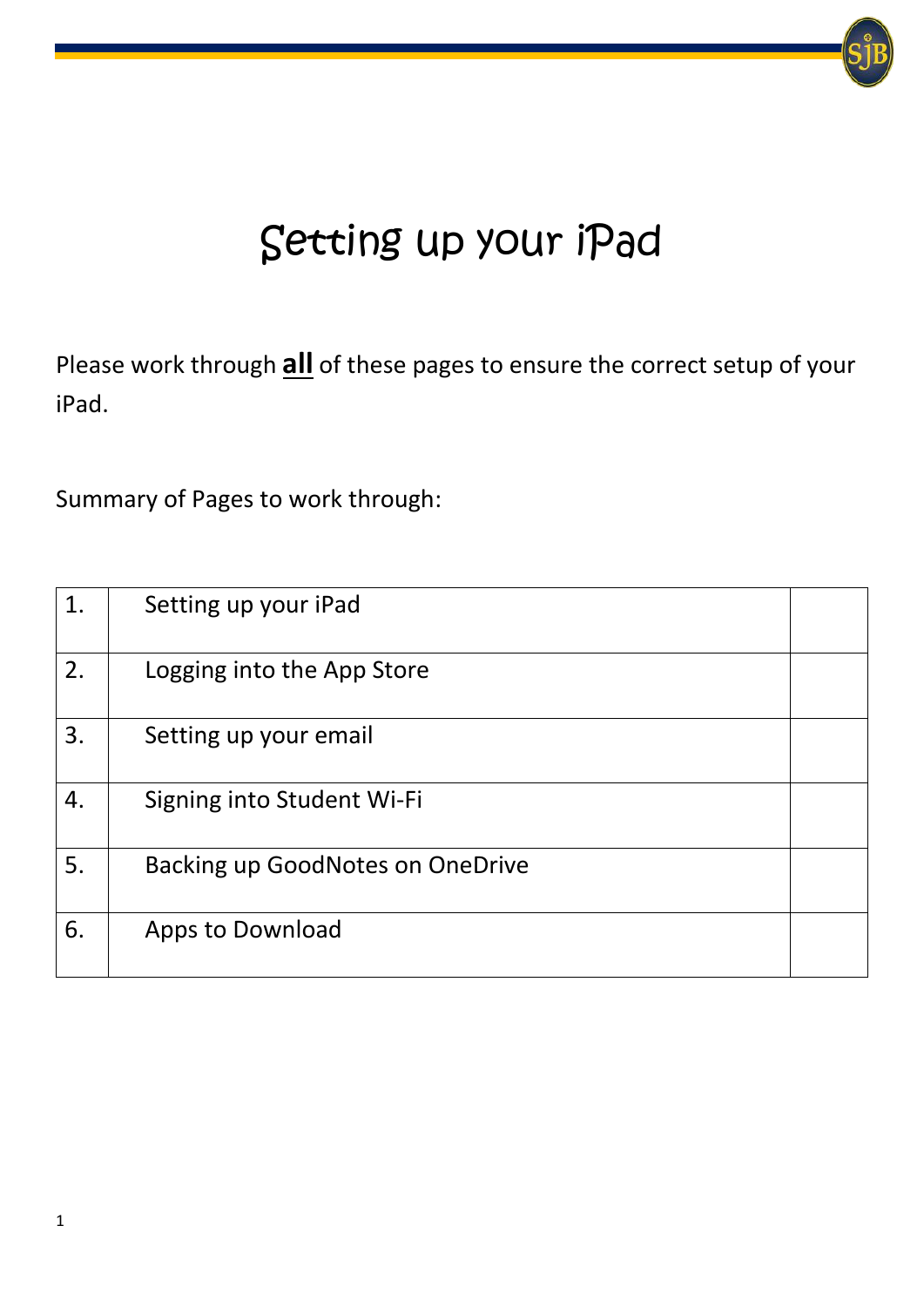### Set up iPad

• When you first turn the iPad on follow the set up screens… tap '*English*' and '*United Kingdom*' as the Country.



- When '*Quick Start'* appears, tap '*Set up Manually*'
- When '*Choose a Wi-Fi Network'* appears, tap '*SJB Guests*'. Tap '*next*'
- '*Remote Management'* should then appear. (If **NOT** then please speak to a member of the IT team who can assist, otherwise you will not get the correct apps.) tap '*next*'
- Enter you school login and password (just the first part eg 21studenta)

• When '*Apple ID*' appears, enter your full School email.

(e.g 21studenta@sjb.surrey.sch.uk)

• '*Apple ID for St John the Baptist School*' will appear, tap '*Continue*' then enter your School Password then tap '*Continue*'



• If 'Stay signed in for 60 days' appears, tick the box and tap '*Yes*'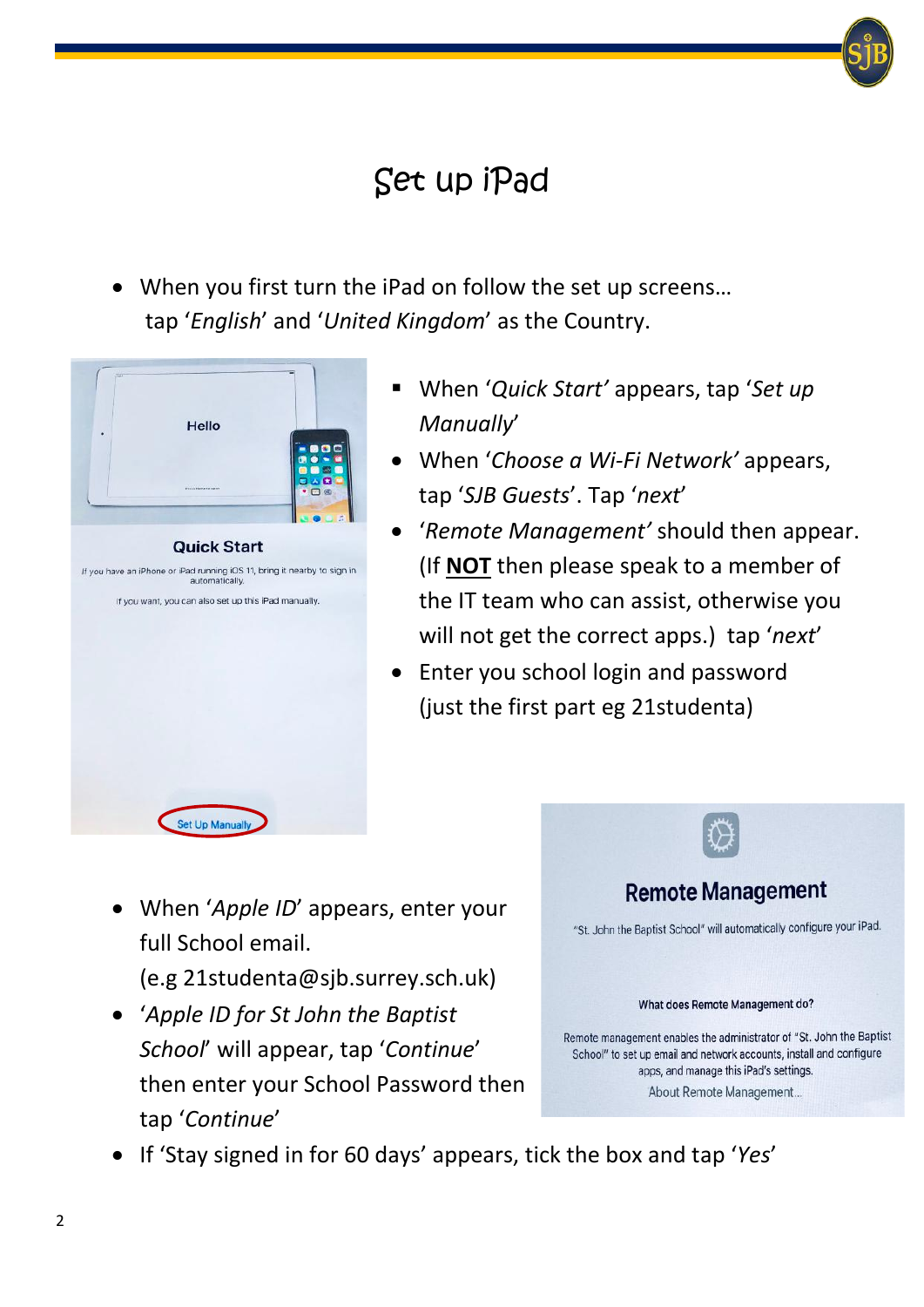#### Logging into the App Store

- When using your school email address for your Apple ID you will need to sign in into the App Store with your Personal Apple ID. So you can download Apps from the App store
- Tap on the '*Settings app*'
- Tap on your name at the top.
- Tap on '*Media & Purchases*'
- Tap '*Sign out'*
- It will say are you sure, tap '*Sign out*'
- Then, tap back on '*Media & Purchases'*
- Then, tap '*not (your name)'*
- Enter your personal Apple ID that you created at home.
- Tap '*Next*'

| <b>Settings</b>                                                                                               | Apple ID                                         |  |  |  |
|---------------------------------------------------------------------------------------------------------------|--------------------------------------------------|--|--|--|
| This iPad is supervised and managed<br>by St. John the Baptist School. Learn<br>more about device supervision |                                                  |  |  |  |
| <b>A</b> Student<br><b>AS</b><br>Apple ID, iCloud, Media &                                                    | A Student<br>b.student@sjb.surrey.sch.uk         |  |  |  |
|                                                                                                               | Name & Email                                     |  |  |  |
| Airplane Mode                                                                                                 | Password & Security<br>$\mathcal{P}$<br>$\alpha$ |  |  |  |
| Wi-Fi<br><b>SJBGuests</b>                                                                                     | Subscriptions<br>$\geq$                          |  |  |  |
| $\ast$<br>Bluetooth<br>On                                                                                     |                                                  |  |  |  |
|                                                                                                               | <b>iCloud</b><br>$\rightarrow$                   |  |  |  |
| Notifications                                                                                                 | Media & Purchases<br>$\mathcal{P}$               |  |  |  |
| Sounds<br>o,                                                                                                  |                                                  |  |  |  |
| Do Not Disturb                                                                                                | DMTFFNV1Q1GC                                     |  |  |  |
| <b>Screen Time</b>                                                                                            | This iPad                                        |  |  |  |
|                                                                                                               |                                                  |  |  |  |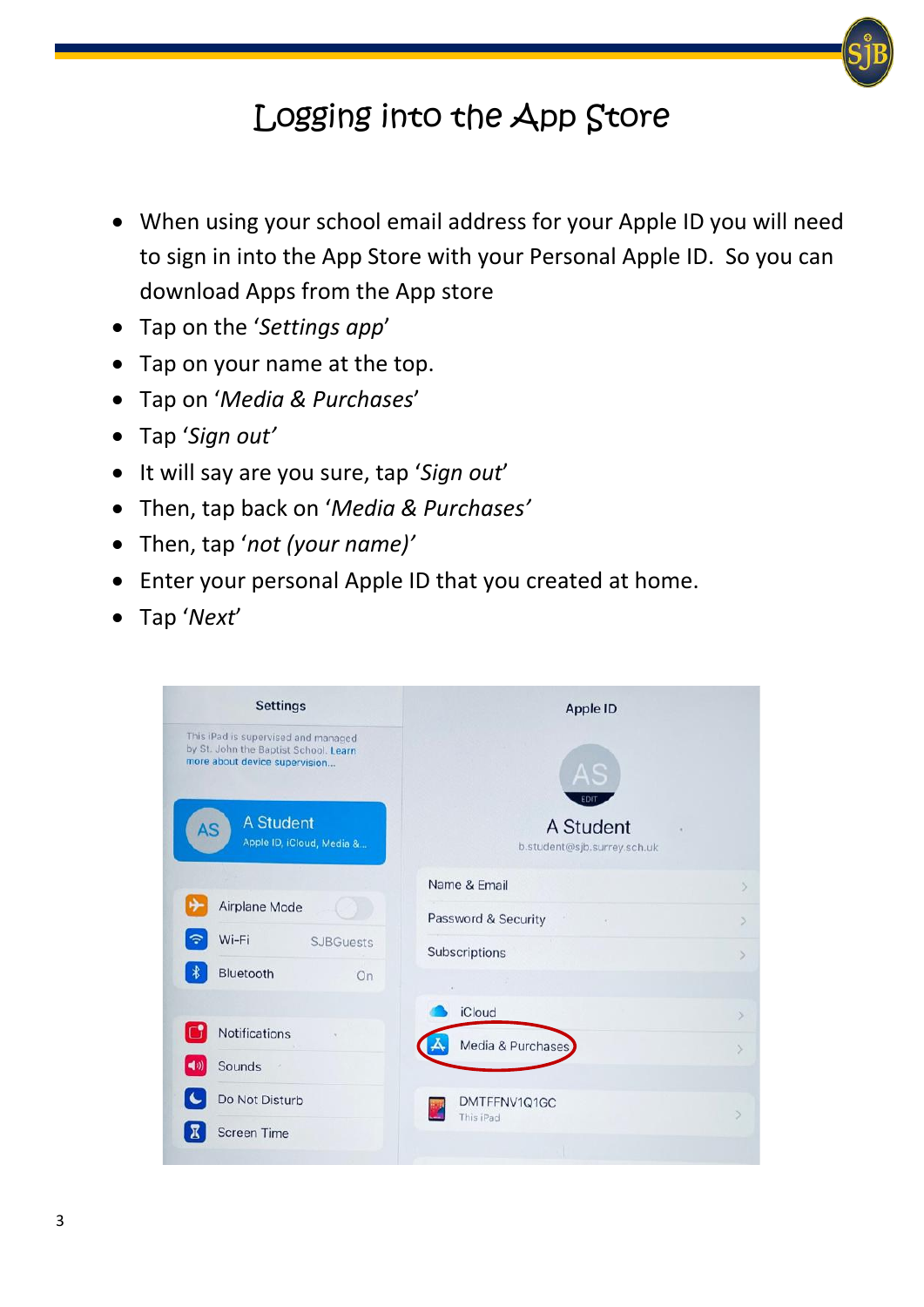#### Setting up your email

- Tap on the '*Settings app*'
- Tap on '*Mail* '
- Tap on '*Accounts* '
- Tap on '*School Email*'
- Tap on 'Account (your email)'
- Enter your school password & tap '*Done*'.
- Tap '*next*' and it will verify, when all ticks appear, tap '*Done*'.

| Cancel                   | Account                            | Done          |
|--------------------------|------------------------------------|---------------|
| Email                    | a.dwyer@sjb.surrey.sch.uk          |               |
| Server                   | outlook.office365.com              |               |
| Domain                   | Optional                           |               |
| Password                 | Username a.dwyer@sib.surrey.sch.uk |               |
|                          |                                    |               |
|                          | Description Exchange               |               |
| <b>Advanced Settings</b> |                                    | $\mathcal{P}$ |

• You may want to tap onto the inbox on the Mail app on your iPad to ensure your emails are coming through. It can take several minutes.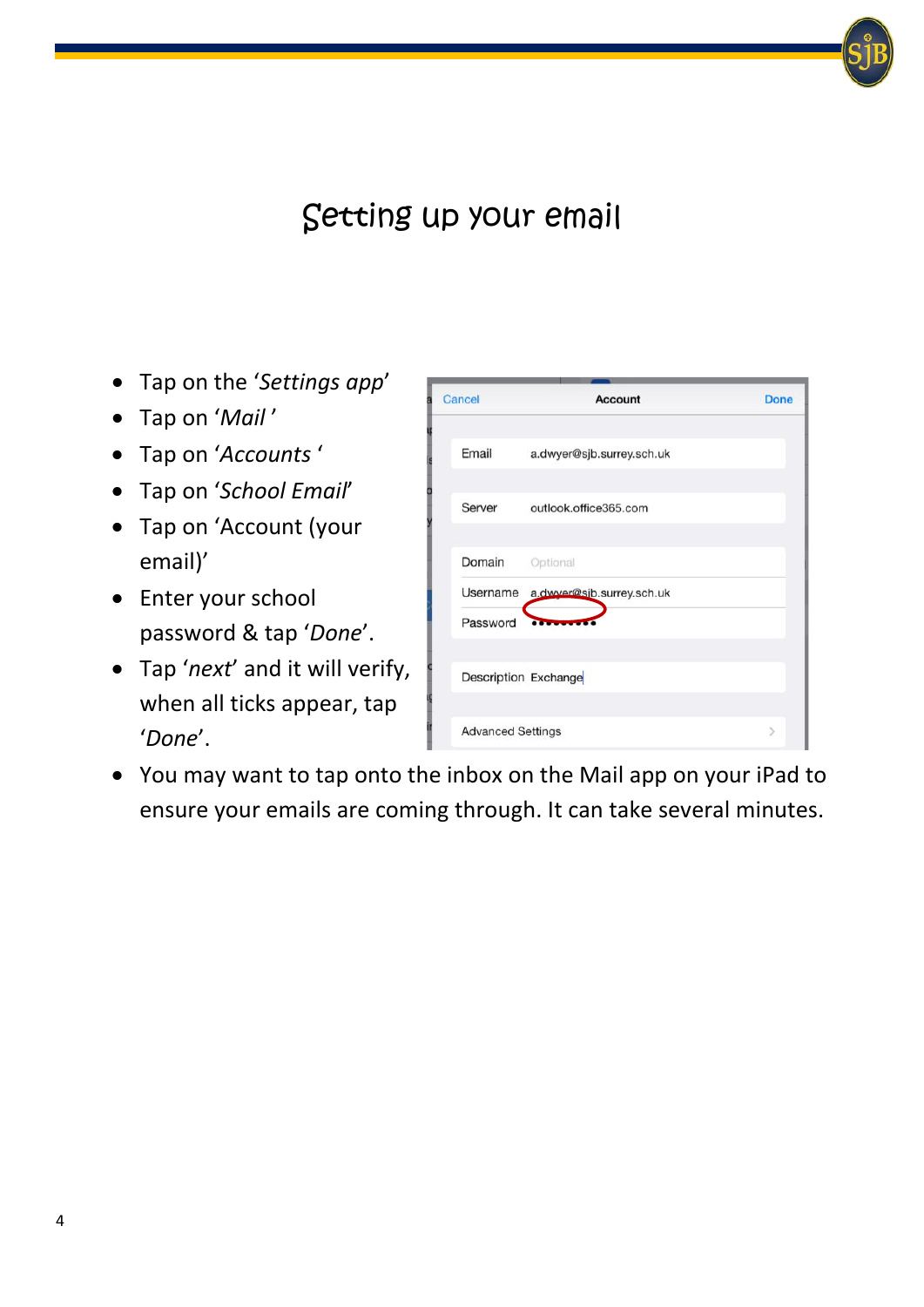## Sign into Student Wi-Fi

- You might need to connect to SJBStudents Wi-Fi.
- Tap on the 'Settings App'
- Tap on 'Wifi'
- Check you are connected to 'SJBStudents'
- If you are not connected to 'SJBStudents' tap on it in the Wifi list
- You are now logged onto the Student Wi-Fi.
- Please tap on the 'i' next to SJBGuests and select forget. (This wireless network won't allow you to connect after the iPad setup has been completed).

## Backing up GoodNotes on OneDrive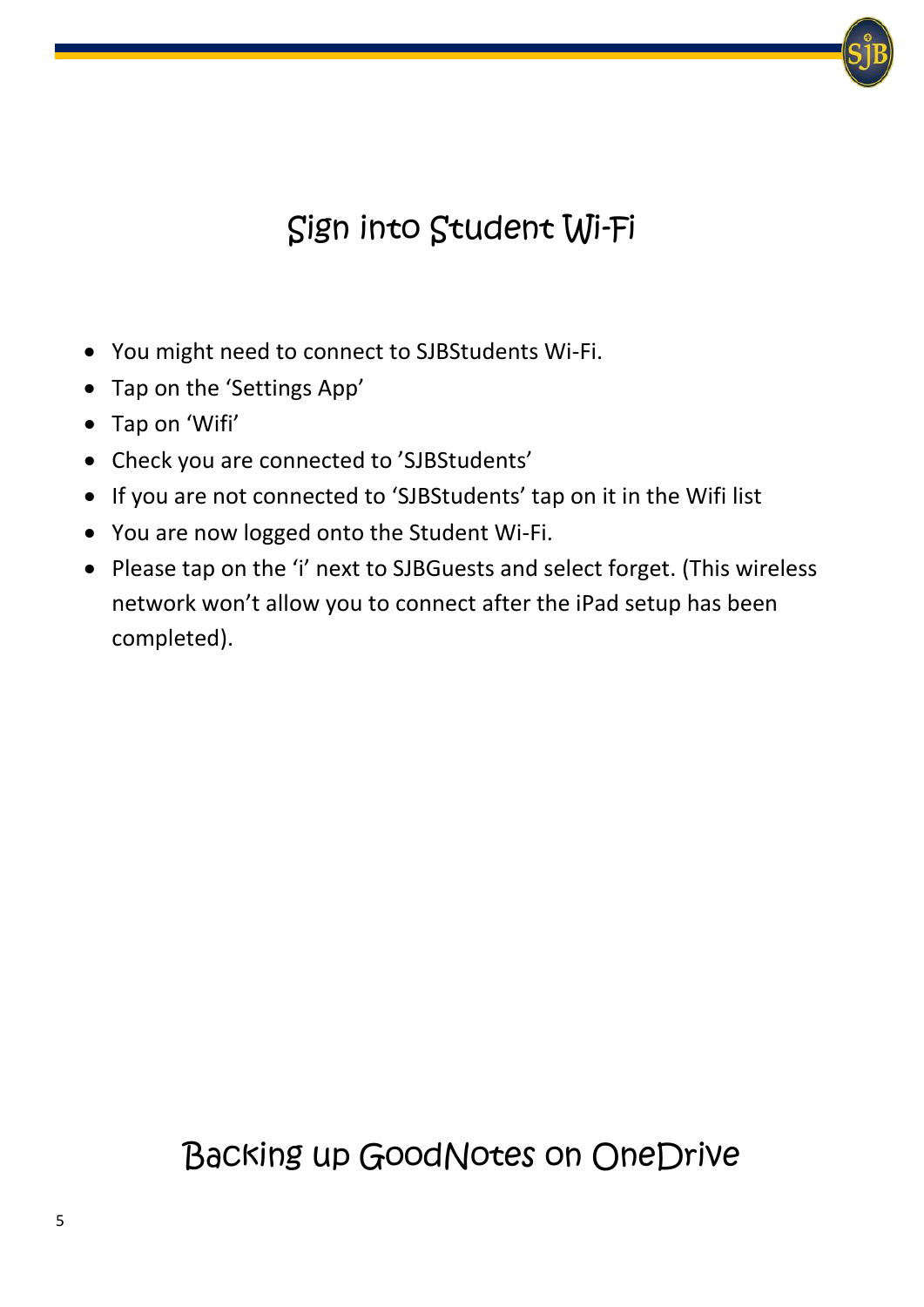We are using an App called OneDrive to back up GoodNotes.

We will push OneDrive out to your iPad and GoodNotes will be pushed out to you within 24 hours.

- Tap on the '*OneDrive' app*
- Sign in with your School login & password

Once GoodNotes has installed please ensure it is backing up to OneDrive and iCloud.

- Tap on the '*GoodNotes App'*
- Go to the top right and tap on the Settings wheel
- Tap on '*Settings*'
- Tap on '*Backup Data'*
- Tap on 'Backup Now'
- Tap the picture of the OneDrive App at the top
- Tap 'Upload to OneDrive'
- You need to do this regularly to backup your work.
- Tap on the '*GoodNotes App'*
- Go to the top right and tap on the Settings wheel
- Tap on '*Settings*'
- Tap 'iCloud Settings'
- Ensure this is on and slid to green
- Tap 'Done'.

#### Other apps to Download

| Backup 2020-08-25<br>zip<br>ZIP Archive - 22 bytes |       |                      |                            |
|----------------------------------------------------|-------|----------------------|----------------------------|
|                                                    |       |                      |                            |
| OneDrive<br>AirDrop<br>Mail                        | Notes | Copy to<br>Documents | Copy to<br><b>OneDrive</b> |
| Copy                                               |       |                      |                            |
| <b>iTunes</b>                                      |       |                      |                            |
| Save to Files                                      |       |                      |                            |
| Copy to Documents                                  |       |                      |                            |